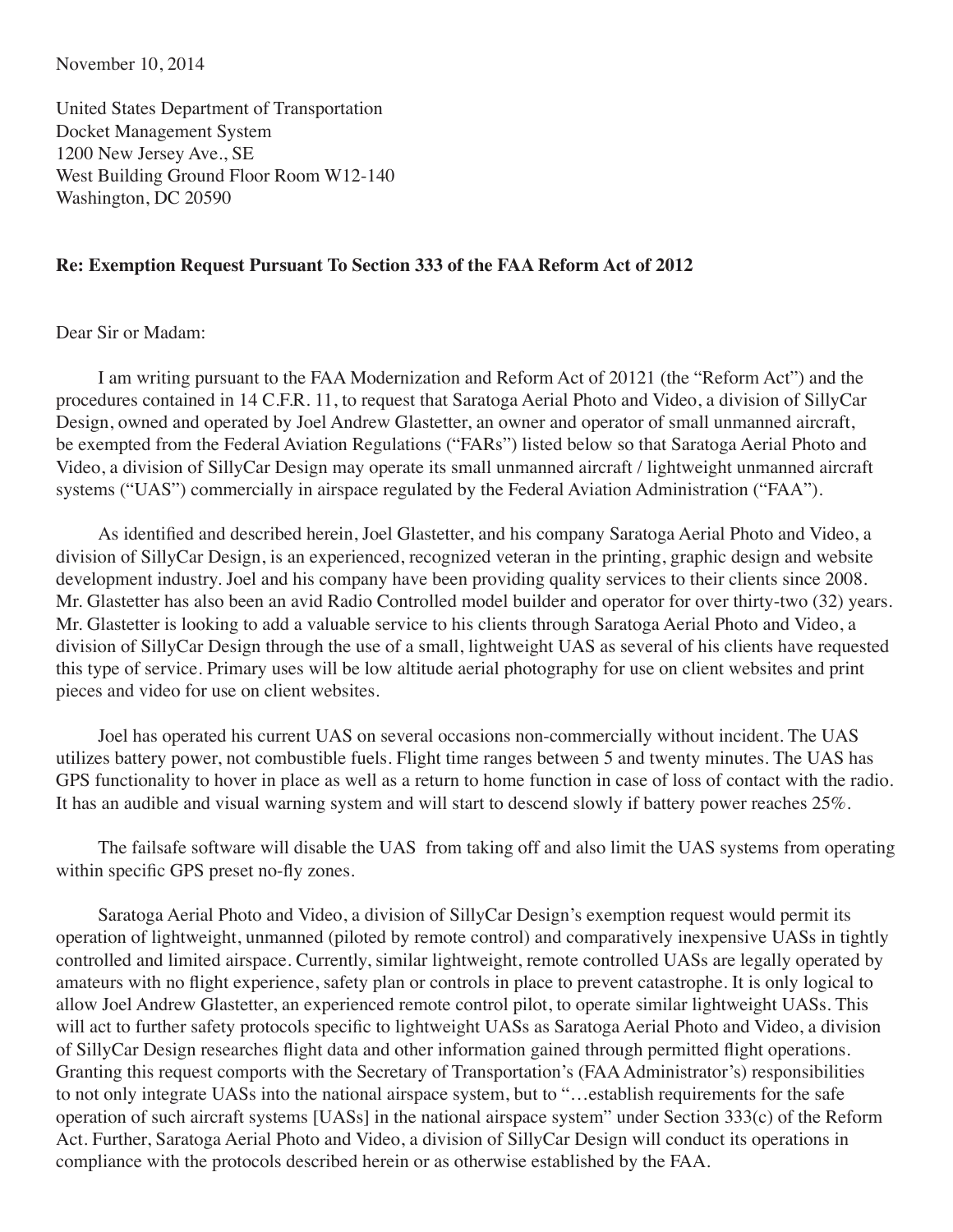For the reasons stated below, Saratoga Aerial Photo and Video, a division of SillyCar Design respectfully requests the grant of an exemption allowing it to operate lightweight, remote controlled UAS's.

# **1. Contact Information:**

Joel Andrew Glastetter dba SillyCar Design Saratoga Aerial Photo and Video, a division of SillyCar Design 1077 Rock City Road Rock City Falls, New York 12863 Tel.: (518) 884-0486 e-mail: design@sillycar.com

# **2. The Specific Sections of Title 14 of the Code of Federal Regulations From Which We Request Exemption are:**

 14 CFR 21; 14 C.F.R. 45.23(b); 14 CFR 61.113 (a) & (b); 14 C.F.R. 91, et seq.; 14 CFR 407 (a) (1); 14 CFR 409 (a) (2); and, 14 CFR 417 (a) & (b). U.S. Dep't of Transp.

# **3. The Extent of Relief Saratoga Aerial Photo and Video, a division of SillyCar Design Seeks and the Reason It Seeks Such Relief:**

 Saratoga Aerial Photo and Video, a division of SillyCar Design submits this application in accordance with the Reform Act, 112 P.L. 95 §§ 331-334, seeking relief from any currently applicable FARs operating to prevent Saratoga Aerial Photo and Video, a division of SillyCar Design's contemplated commercial cinematic, research and other flight operations within the national airspace system. The Reform Act in Section 332 provides for such integration of civil unmanned aircraft systems into our national airspace system as it is in the public's interest to do so. Our lightweight UAS meets the definition of "small unmanned aircraft" as defined in Section 331 and therefore the integration of our lightweight UAS is expressly contemplated by the Reform Act. We would like to operate our lightweight UAS prior to the time period by which the Reform Act requires the FAA to promulgate rules governing such craft.

The Reform Act guides the Secretary in determining the types of UASs that may operate safely in our national airspace system. Considerations include:

- The weight, size, speed and overall capabilities of the UAS;
- Whether the UAS will be operated near airports or populated areas; and,
- Whether the UAS will be operated by line of sight.

112 P.L. 95 § 333 (a). Each of these items militates in favor of an exemption for Saratoga Aerial Photo and Video, a division of SillyCar Design.

Our UAS utilizes four counter-rotating propellers for extreme balance, control and stability. It weighs less than 5 pounds, including battery and all equipment. This small unmanned aircraft is designed to primarily hover in place and operate at less than a 50 knot maximum speed. It is capable of vertical and horizontal operations but operate only within the line of sight of the remote control pilot. In addition to the remote control pilot, we us a spotter, such that, at minimum, two Saratoga Aerial Photo and Video, a division of SillyCar Design personnel govern the safe flight of the aircraft at all times.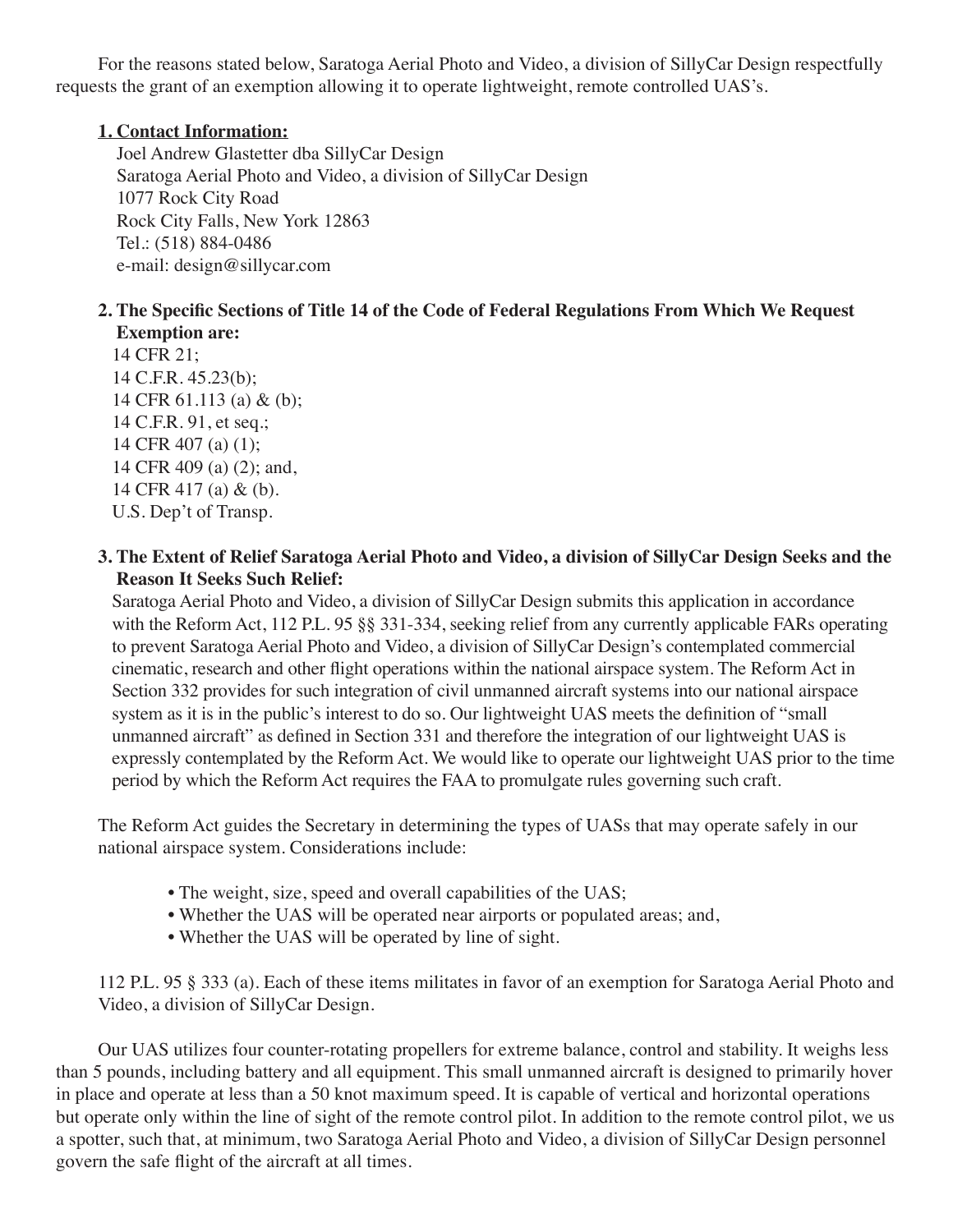Utilizing battery power and not combustible fuels, flights generally last between five and twenty minutes. We do not operate the UAS with less than twenty five percent battery capacity. Safety systems in place include a GPS mode that allows the UAS to hover in place or return to takeoff location if communication with the radio control pilot is lost and then slowly descend the UAS at twenty five percent battery capacity. We generally do not operate the UAS near airports or near populated areas. To date, we have only operated the UAS in a noncommercial manner.

Our operation of this small unmanned aircraft will not "create a hazard to users of the national airspace system or the public." 112 P.L. 95 § 333 (b). Given the small size and weight of the UAS, combined with its operation in cordoned off and well-controlled areas, this falls within Congress's contemplated safety zone when it promulgated the Reform Act and the corresponding directive to integrate UASs into the national airspace system. Indeed, our UAS will not pose any threat to the general public or national security.

The FAA has the authority to issue the exemption sought by Saratoga Aerial Photo and Video, a division of SillyCar Design pursuant to the Federal Aviation Act, 85 P.L. 726 (1958), as amended (the "Act").

#### **4. How this Request Will Benefit the Public As A Whole:**

Granting this exemption request furthers the public interest. First, Congress has already pronounced that it is in the public's interest to integrate commercially flown UASs into the national airspace system, hence the passing of the Reform Act. Second, Saratoga Aerial Photo and Video, a division of SillyCar Design conducts research into safe UAS operations every time it flies its UAS. Flight data, visual inspections, recorded observations and flight analyses are compiled to further enhance current safety protocols. Allowing us to log more flight time directly relates to our research and our ability to further enhance current safety measures. Third, the public has an interest in reducing the danger and emission associated with current aerial cinematic capture methods, namely, full size helicopters. Our UAS is battery powered and creates no emissions. If our UAS crashes there is no fuel to ignite and explode. The impact of our lightweight UAS is negligible when compared to a full size helicopter, notwithstanding the statistically noteworthy safety record of full size helicopters used in motion picture capture. The public's interest is furthered by minimizing ecological and crash impacts by permitting photo and motion picture capture through our lightweight UAS.

Progression of the arts and sciences has been fundamental to our society since its inclusion in the United States Constitution. Indeed, Congress mandated the integration of UASs into our national airspace system, in part, to achieve progression in this noteworthy, and inevitable, field. Permitting Saratoga Aerial Photo and Video, a division of SillyCar Design to immediately fly within the United States furthers these goals. Whether it is the amalgam of scientific discoveries applicable to feature film making (including those drawing upon architecture, physics, engineering and cultural inclusiveness) to advancements in publicly usable technologies or advancements in equipment available to law enforcement personnel / first responders that does not cost millions of dollars, granting this exemption request substantially furthers the public's interest in ways known and currently unknown.

Granting this request will also allow small business owners and home owners to be able to afford high quality aerial images and video that they would otherwise have no access to due to several factors, cost being the biggest.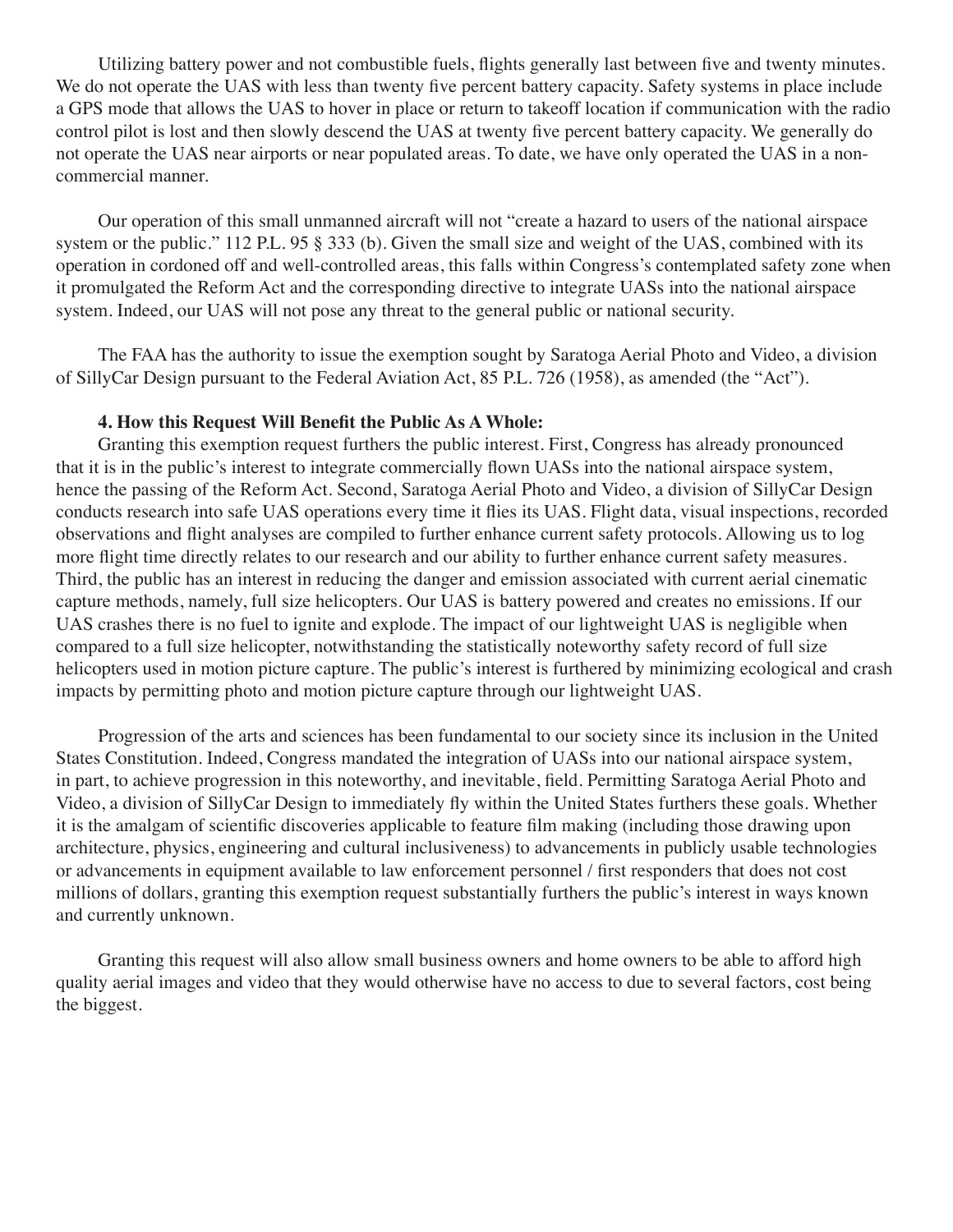# **5. Reasons Why Saratoga Aerial Photo and Video, a division of SillyCar Design's Exemption Will Not Adversely Affect Safety Or How The Exemption Will Provide a Level of Safety At Least Equal To Existing Rule:**

This exemption will not adversely affect safety. Quite the contrary, for the reasons stated, supra, permitting Saratoga Aerial Photo and Video, a division of SillyCar Design to log more flight time in FAA controlled airspace will allow us to innovate and implement new and novel, as of yet undiscovered safety protocols. In addition, we submit the following representations of enhancements to current aerial photo and motion picture capture techniques:

- Our UAS weighs less than 5 pounds complete with all mounted equipment and battery;
- We only operate our UAS below 400 feet;
- Our UAS only operates for 5-20 minutes per flight;
- We land our UAS when it reaches 25% battery power;
- Our remote control pilot operates the UAS by line of sight;
- Our remote control pilot has video backup should he somehow lose sight of the UAS;
- We staff each flight with a remote control pilot and spotter with communication systems enabling real time communication between them;
- Our UAS has GPS flight modes whereby it hovers, returns to takeoff position and then slowly lands if communication with the remote control pilot is lost or battery power is below 25%;
- We actively analyze electronic flight data and other sources of information to constantly update and enhance safety protocols;
- We conduct extensive briefings prior to flight, during which safety carries primary importance, and;
- We have procedures in place to abort flights in the event of safety breaches or potential danger.

Our safety protocols provide a level of safety at least equal to existing rules, and in nearly every instance, greater than existing rules. It is important to note that absent the integration of commercial UASs into our national airspace system, helicopters are the primary means of aerial motion picture capture. While the safety record of such helicopters is remarkably astounding, it is far safer to operate a battery powered lightweight UAS. First, the potential loss of life is diminished because UASs carry no people on board and Saratoga Aerial Photo and Video, a division of SillyCar Design only operates them in specific areas away from mass populations. Second, there is no fuel on board a UAS and thus the potential for fire or explosions is greatly diminished. Third, the small size and extreme maneuverability of our UAS allows our remote control pilot to avoid hazards. Lastly, given their small size and weight, even when close enough to capture amazing images, our UAS needs not be so close to the objects it is focused on. Accordingly, our UAS has operated and will continue to operate at and above current safety levels.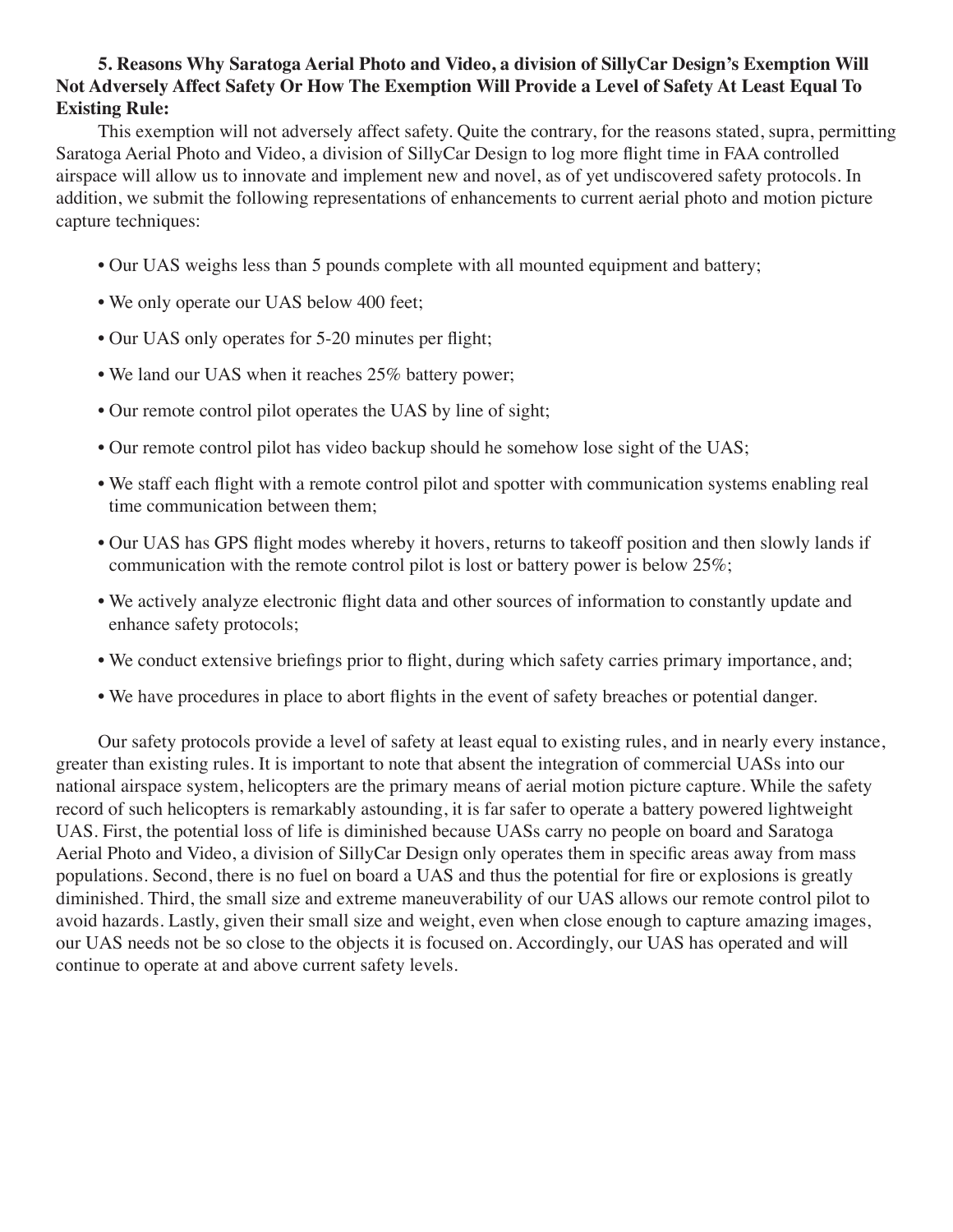# **6. A Summary The FAA May Publish in the Federal Register:**

A. 14 C.F.R. 21 and 14 C.F.R. 91: Airworthiness Certificates, Manuals and The Like.

14 C.F.R. 21, Subpart H, entitled Airworthiness Certificates, sets forth requirements for procurement of necessary airworthiness certificates in relation to FAR § 91.203(a)(1). The size, weight and enclosed operational area of Saratoga Aerial Photo and Video, a division of SillyCar Design's UAS permits exemption from Part 21 because Saratoga Aerial Photo and Video, a division of SillyCar Design's UAS meets an equivalent level of safety pursuant to Section 333 of the Reform Act. The FAA is authorized to exempt aircraft from the airworthiness certificate requirement under both the Act (49 U.S.C. § 44701 (f)) and Section 333 of the Reform Act. Both pieces of legislation permit the FAA to exempt UASs from the airworthiness certificate requirement in consideration of the weight, size, speed, maneuverability and proximity to areas such as airports and dense populations. Saratoga Aerial Photo and Video, a division of SillyCar Design's UAS meets or exceeds each of the elements.

14 C.F.R. 91.7(a) prohibits the operation of an aircraft without an airworthiness certificate. As no such certificate will be applicable in the form contemplated by the FARs, this Regulation is inapplicable.

14 C.F.R. § 91.9 (b) (2) requires an aircraft flight manual in the aircraft. As there are no pilots or passengers, and given the size of the UASs, this Regulation is inapplicable. An equivalent level of safety will be achieved by maintaining a manual at the flight operations center. The FAA has previously issued exemptions to this regulation in Exemption Nos. 8607, 8737, 8738, 9299, 9299A, 9565, 9565B, 10167, 10167A, 10602, 10700 and 32827.

14 C.F.R. § 91.121 regarding altimeter settings is inapplicable insofar as Saratoga Aerial Photo and Video, a division of SillyCar Design's UAS utilizes electronic global positioning systems and internal gyroscopes to provide spatial coordination.

14 C.F.R. § 91.203 (a) and (b) provides for the carrying of civil aircraft certifications and registrations. They are inapplicable for the same reasons described above. The equivalent level of safety will be achieved by maintaining such certifications and registrations at Saratoga Aerial Photo and Video, a division of SillyCar Design's flight operations center.

B. 14 C.F.R. § 45.23: Marking of The Aircraft.

Applicable Codes of Federal Regulation require aircraft to be marked according to certain specifications. Saratoga Aerial Photo and Video, a division of SillyCar Design's UAS is, by definition, unmanned. It therefore does not have a cabin, cockpit or pilot station on which to mark certain words or phrases. Further, two-inch lettering is difficult to place on such small aircraft. Regardless, Saratoga Aerial Photo and Video, a division of SillyCar Design will mark its UAS in the largest possible lettering by placing the word "EXPERIMENTAL" on its fuselage as required by 14 C.F.R. §45.29 (f) so that the pilot, technician, spotter and others working with the UAV will see the markings. The FAA has previously issued exemptions to this regulation through Exemptions Nos. 8738, 10167, 10167A and 10700.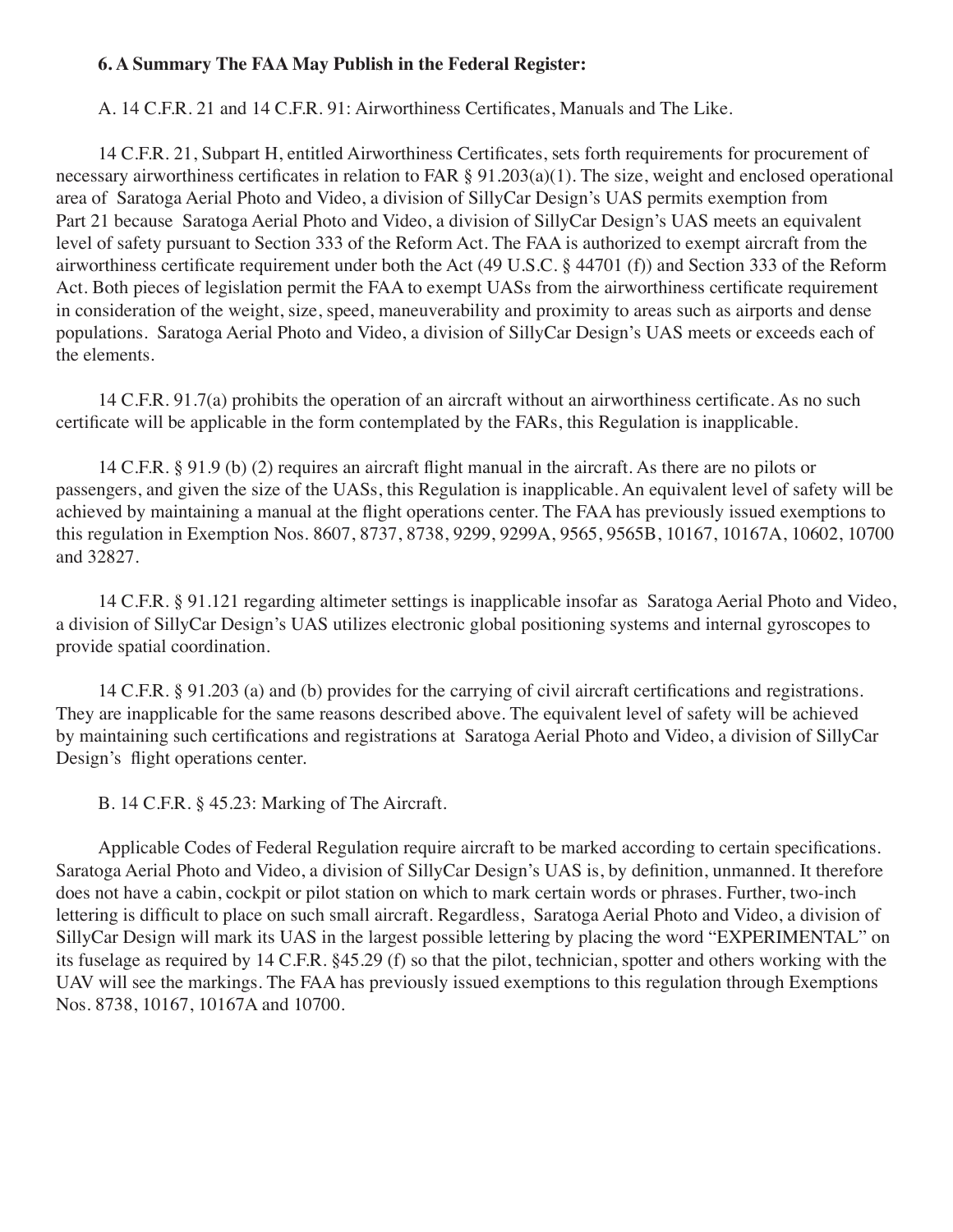C. 14 C.F.R. § 61.113: Private Pilot Privileges and Limitations: PIC. Pursuant to 14 C.F.R. §§ 61.113 (a) & (b), private pilots are limited to non-commercial operations. Saratoga Aerial Photo and Video, a division of SillyCar Design can achieve an equivalent level of safety as achieved by current Regulations because Saratoga Aerial Photo and Video, a division of SillyCar Design's UAS does not carry any pilots or passengers. Further, while helpful, a pilot license will not ensure remote control piloting skills. Further, the risks attendant to the operation of Saratoga Aerial Photo and Video, a division of SillyCar Design's UAS is far less than the risk levels inherent in the commercial activities outlined in 14 C.F.R. § 61, et seq. Thus, allowing Saratoga Aerial Photo and Video, a division of SillyCar Design to operate its UAS with a private pilot as the pilot in control will exceed current safety levels in relation to 14 C.F.R. §61.113 (a) & (b).

#### D. 14 C.F.R. 91.119: Minimum Safe Altitudes.

14 C.F.R. § 91.119 prescribes safe altitudes for the operation of civil aircraft. It allows helicopters to be operated at lower altitudes in certain conditions. Saratoga Aerial Photo and Video, a division of SillyCar Design's UAS will never operate at an altitude greater than 400 AGL. Saratoga Aerial Photo and Video, a division of SillyCar Design will, however, operate its UAS in cordoned off areas with security perimeters, providing a level of safety at least equivalent to those in relation to minimum safe altitudes. Given the size, weight, maneuverability and speed of Saratoga Aerial Photo and Video, a division of SillyCar Design's UAS, an equivalent level of safety will be achieved.

## E. 14 C.F.R. 91.405 (a); 407 (a) (1); 409 (a) (2); 417(a) & (b): Maintenance Inspections.

The above-cited Regulations require, amongst other things, aircraft owners and operators to "have [the] aircraft inspected as prescribed in subpart E of this part and shall between required inspections, except as provided in paragraph (c) of this section, have discrepancies repaired as prescribed in part 43 of this chapter. . . ."

These Regulations only apply to aircraft with an airworthiness certificate. They will not, therefore, apply to Saratoga Aerial Photo and Video, a division of SillyCar Design should its requested exemption be granted. Saratoga Aerial Photo and Video, a division of SillyCar Design conducts an extensive maintenance program that involves regular software updates and curative measures for any damaged hardware. Therefore, an equivalent level of safety will be achieved.

## F. Summary

Saratoga Aerial Photo and Video, a division of SillyCar Design seeks an exemption from the following Regulations: 14 C.F.R. 21, subpart H; 14 C.F.R. 45.23(b); 14 C.F.R. §§ 61.113 (a) & (b); 14 C.F.R. § 91.7 (a); 14 C.F.R. § 91.9 (b)(2); 14 C.F.R. § 91.103(b); 14 C.F.R. § 91.109; 14 C.F.R. § 91.119; 14 C.F.R. § 91.121; 14 C.F.R. § 91.151(a); 14 C.F.R. §§ 91.203(a) and (b); 14 C.F.R. § 91.405 (a); 14 C.F.R. § 91.407 (a)(1); 14 C.F.R. § 91.409 (a)(2); 14 C.F.R. § 91.409 (a)(2); and, 14 C.F.R. §§ 91.417 (a)  $\&$  (b) to commercially operate its lightweight unmanned aircraft vehicle in motion picture or photography operations and to conduct its own research. Granting Saratoga Aerial Photo and Video, a division of SillyCar Design's request for exemption will reduce current risk levels and thereby enhance safety. Currently, motion picture image capture relies primarily on the use of larger aircraft running on combustible fuel. Saratoga Aerial Photo and Video, a division of SillyCar Design's craft does not contain potentially explosive fuel, is smaller, lighter and more maneuverable than conventional motion picture aircraft. Further, Saratoga Aerial Photo and Video, a division of SillyCar Design's operates at lower altitudes and in controlled airspace. Saratoga Aerial Photo and Video, a division of SillyCar Design's has been analyzing flight data and other information in compiling novel safety protocols and the implementation of a flight operations manual that exceeds currently accepted means and methods of safe flight. There are no people on board Saratoga Aerial Photo and Video, a division of SillyCar Design's UAS and therefore the likelihood of death or serious bodily injury is significantly limited. Saratoga Aerial Photo and Video, a division of SillyCar Design's operation of its UAS, weighting less than 5 pounds and travelling at speeds lower than 50 knots in cordoned off areas will provide at least an equivalent level of safety as that achieved under current FARs.